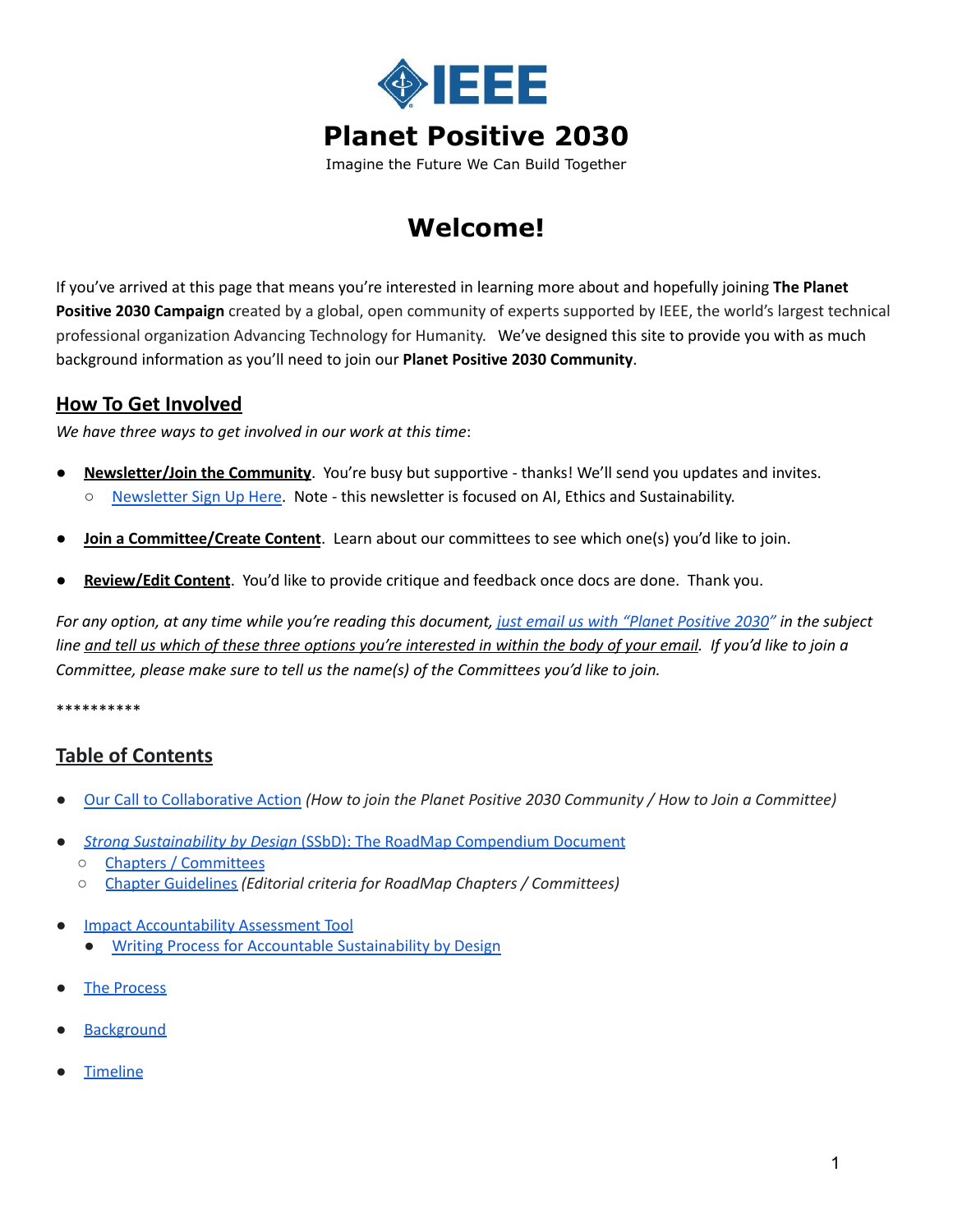

Imagine the Future We Can Build Together

- [Frequently](#page-16-0) Asked Questions
- [Community](https://docs.google.com/document/d/1UiFXlL8n7tazGwp8PSxpgVp6UbxsTbZgbw6hn8imsNY/edit?usp=sharing) / Committee (and Chairs) Resources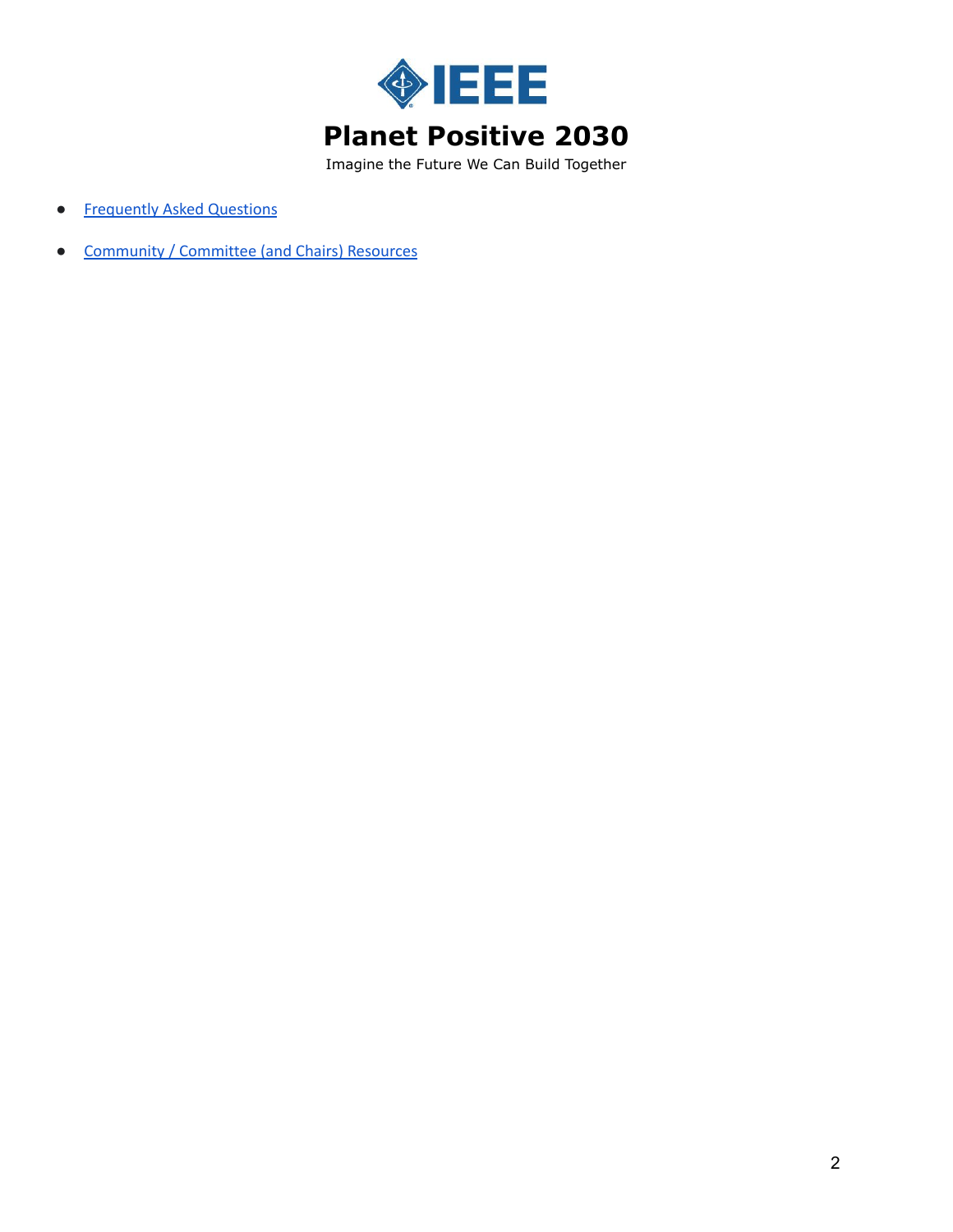

Imagine the Future We Can Build Together

### <span id="page-2-0"></span>**Our Call to Collaborative Action**:

#### *Please join our Planet Positive 2030 Community to co-develop*:

- 1. Planet Positive 2030 Roadmap Compendium document, called *Strong Sustainability by Design* (SSbD) will be informed by a global, multi-disciplinary process intended to inspire action-oriented standards while informing business and policy with a new vision for responsible sustainability in technological design and use. Committees will be formed based on the Chapters described below.
- 2. Impact Accountability Assessment Framework Tool*, called Accountable Sustainability by Design* (ASbD) will be initially informed by Committees writing chapters for *Strong Sustainability by Design*. The goal of this shorter document is to provide a pragmatic, technological design and assessment tool utilizing Indicators such as the UN SDGs, or ESGs that can help guide the creation of sustainable technologies via accountable, quarterly (regular and ongoing) Key Performance Indicators.

#### **We seek and encourage the commitment, engagement, and participation of the following experts**:

- Technologists A non exclusive term for engineers, scientists and active builders of Climate Positive tech.
- Researchers/Academics A general term for anyone *(including students)* researching / teaching in fields of sustainability, sustainable tech, social sciences, law, human rights or any discipline where the focus is the planet..
- Industry/Business *(SMEs and larger)* A general term for anyone working in a corporation trying to best incorporate sustainability practices via ESG *(Environmental Social Governance)* UN SDG, or other metrics *(as new KPIs for overall success)*.
- Policy Makers A general term we use for anyone working in government to address Climate Positive issues.
- Civil Society/Nongovernmental Organizations.
- Citizens: We welcome all voices into this process, especially from a DEI (Diversity, Equity and Inclusion) mindset, recognizing that [Disproportionate](https://www.epa.gov/newsreleases/epa-report-shows-disproportionate-impacts-climate-change-socially-vulnerable) Impacts of Climate Change on Socially Vulnerable Population<sup>1</sup>. We also hope to deeply involve indigenous people in this process since [indigenous](https://www.un.org/development/desa/indigenouspeoples/climate-change.html#:~:text=The%20effects%20of%20climate%20change%20on%20indigenous%20peoples&text=Climate%20change%20exacerbates%20the%20difficulties,rights%20violations%2C%20discrimination%20and%20unemployment.) peoples are among the first to face the direct [consequences](https://www.un.org/development/desa/indigenouspeoples/climate-change.html#:~:text=The%20effects%20of%20climate%20change%20on%20indigenous%20peoples&text=Climate%20change%20exacerbates%20the%20difficulties,rights%20violations%2C%20discrimination%20and%20unemployment.) of climate change, due to their dependence upon, and close relationship, with the environment and i<u>ts [resources](https://www.un.org/development/desa/indigenouspeoples/climate-change.html#:~:text=The%20effects%20of%20climate%20change%20on%20indigenous%20peoples&text=Climate%20change%20exacerbates%20the%20difficulties,rights%20violations%2C%20discrimination%20and%20unemployment.)</u><sup>2</sup>.

<sup>&</sup>lt;sup>2</sup>[Climate](https://www.un.org/development/desa/indigenouspeoples/climate-change.html#:~:text=The%20effects%20of%20climate%20change%20on%20indigenous%20peoples&text=Climate%20change%20exacerbates%20the%20difficulties,rights%20violations%2C%20discrimination%20and%20unemployment.) Change, United Nations Department of Economic and Social Affairs, Indigenous Peoples. <sup>1</sup>EPA Report Shows [Disproportionate](https://www.epa.gov/newsreleases/epa-report-shows-disproportionate-impacts-climate-change-socially-vulnerable) Impacts of Climate Change on Socially Vulnerable Populations in the United States, US Environmental Protection Agency. While this quote relates to the United States, this connection is a global phenomenon as evidenced by the report from the Department of Economic and Social Affairs, Climate Change and Social [Inequality](https://www.un.org/esa/desa/papers/2017/wp152_2017.pdf) based on the World Economic and Social Survey (WESS) from 2016 devoted to the topic, "Building Resilience to Climate Change – An Opportunity to Reduce Inequalities."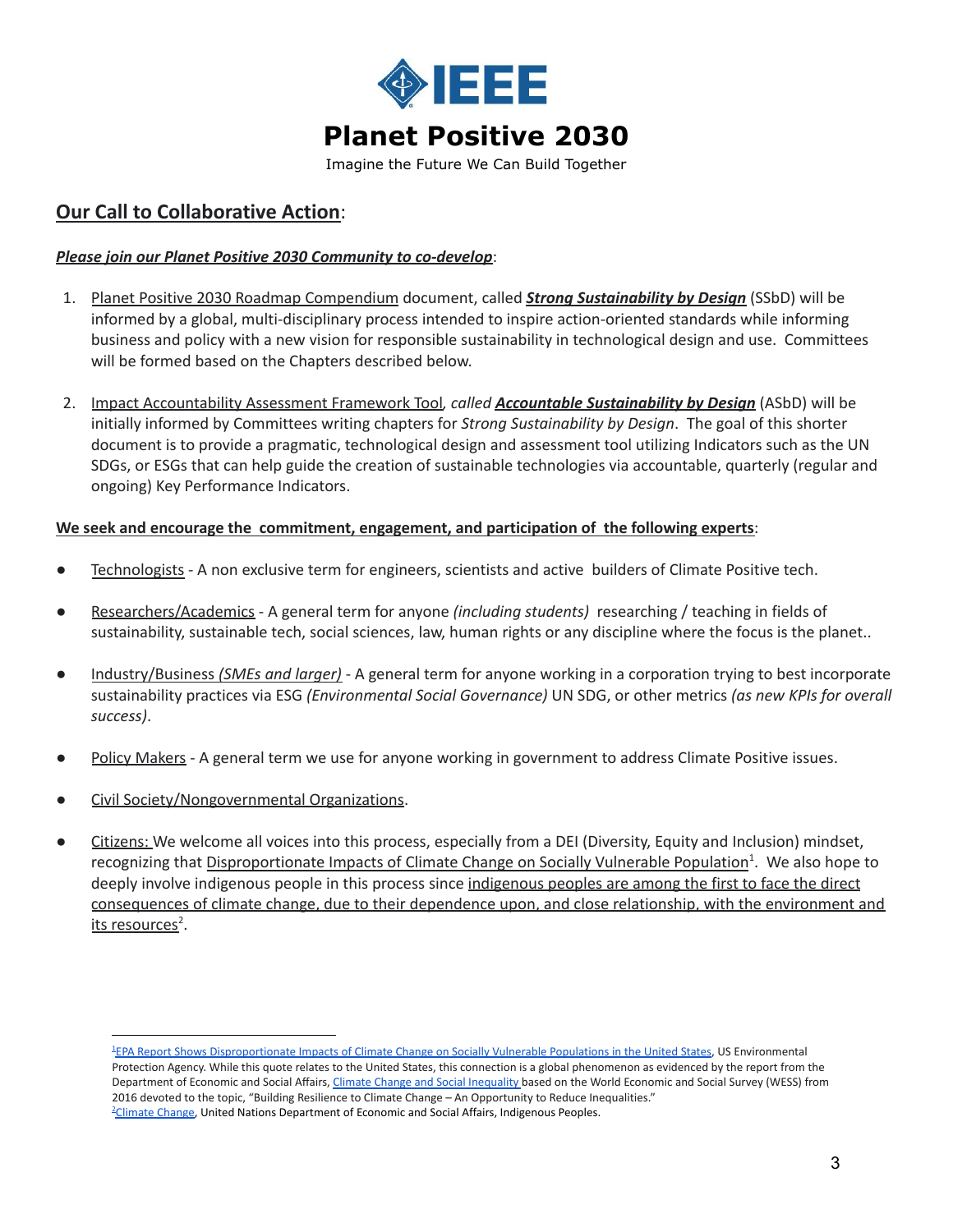

Imagine the Future We Can Build Together

### <span id="page-3-0"></span>*Strong Sustainability by Design* **(SSbD): The Roadmap Compendium Document**

We wish to express deep gratitude to any existing programs within the larger IEEE family *(Operating Units, Societies, other programs)* working on areas of energy or sustainability. We recognize the deep expertise, vast investment of time, and existing work being done in this arena for many years.

A key focus of the work of *Strong Sustainability by Desig*n (SSbD) is to highlight your work and not to reinvent any wheels. We'd love for multiple experts from your programs to participate on any or all committees below, so that you can best help experts from other disciplines "translate" your learnings into new contexts, for new voices, for a Climate Positive Future.

#### **Welcome to Non-IEEE Experts / All**

We wish to express deep gratitude to any new volunteers and voices to the Climate Positive 2030 Community. What we learned in a similar multidisciplinary process with *[Ethically](https://standards.ieee.org/wp-content/uploads/import/documents/other/ead1e.pdf?utm_medium=undefined&utm_source=undefined&utm_campaign=undefined&utm_content=undefined&utm_term=undefined) Aligned Design (focused on Artificial Intelligence Systems and ethics)* was that when volunteers from non-Western regions *(as we began our work with experts from North America, the EU and the UK and then asked for feedback)*, multiple disciplines beyond engineering and academia, young people and marginalized voices joined the work, a deeper communication and impact took place from where we began our process.

This work of deep connection for a Climate Positive Future depends on the technical, societal, and governance communities working to communicate with clarity and impact to each other so they can do the same for readers.

#### **How to Volunteer or Provide Feedback**

To volunteer for any Committees listed below, [email](mailto:j.c.havens@ieee.org) us and let us know which committee(s) you'd like to join.

Please also include a short bio and a 2-5 sentence statement about why you'd like to be involved in this process along with your organizational affiliation (or "self" if preferred). Please also feel free to send recommendations for articles / videos / resources to include in our work, or other individuals or organizations you feel should join. Please let us know if we can use your bio and information to introduce you to your fellow committee members, *but note we will not share your email information at any time.*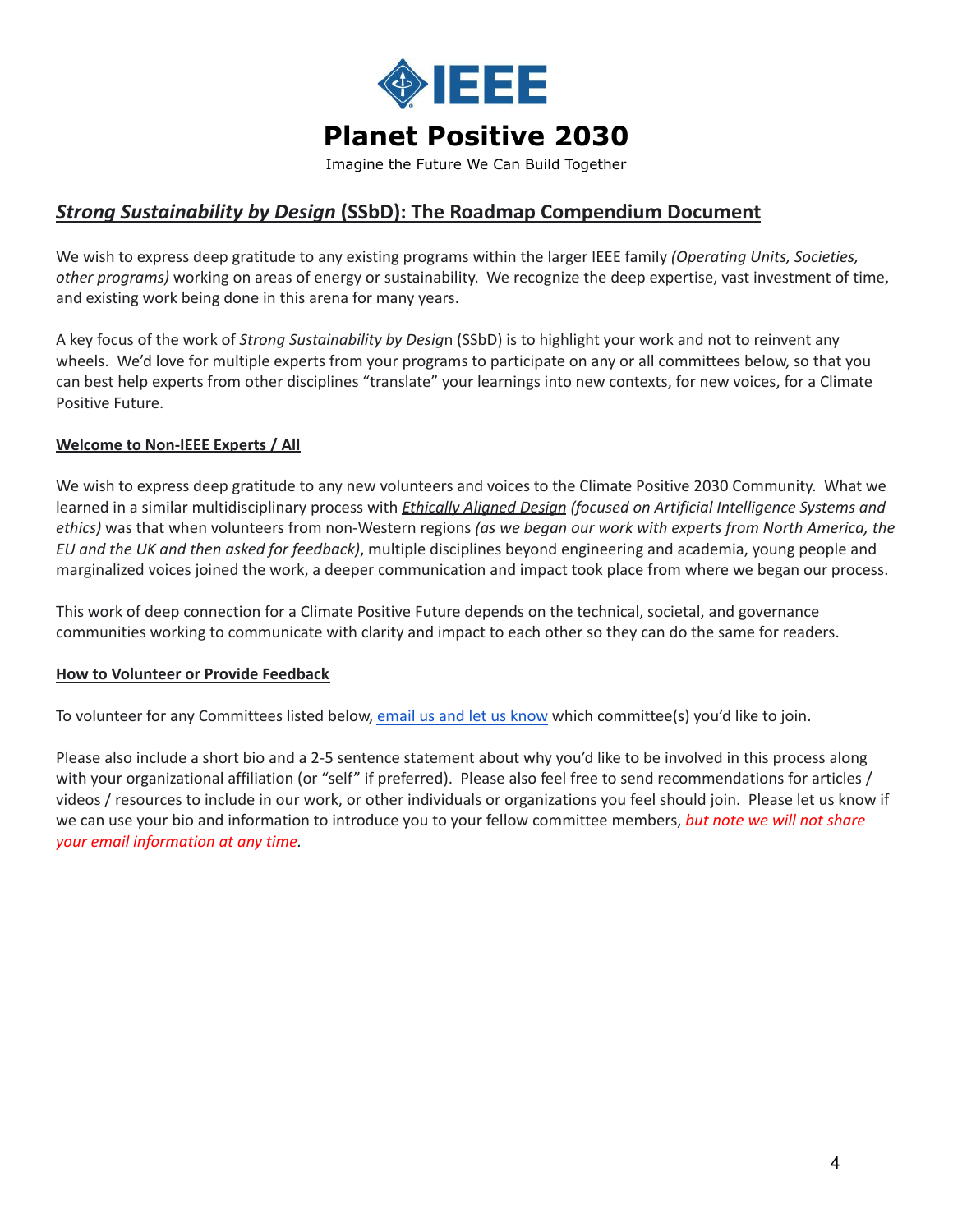

Imagine the Future We Can Build Together

## <span id="page-4-0"></span>**Chapters / Committees**

*These Committees will function via a process including cross-pollination with multidisciplinary feedback. Meaning, we* will have regular Town Hall webinars and other processes designed to help committees learn from each other while our *writing processes are taking place.*

- **Introduction** (featuring the background, vision and methodology for SSBD)
	- **●** This will be written after completion of other chapters. No volunteers needed at this time, but we will ask for "Editors" for this section later in the process.
	- **●** *(Committee / Chapter One).* **Guiding Principles** (featuring Principles submitted from all committees as part of overall process)
	- **●** Includes aggregation of IEEE Guidelines for Sustainability, Environmental Stewardship, and Climate change. *(This document will be introduced to the Committee in draft form).*
	- **●** Indigenous Sustainability / Rights
	- **●** Diversity, Equity and Inclusion (DEI)
	- **●** Environmental Justice
- *(Committee / Chapter Two)* **Metrics / Indicators** *(focusing on ESGs, UN SDGs)*
	- This committee is to determine which metrics of success, including and beyond growth / fiscal metrics, need to be considered to reach 50% Net Zero goals by 2030.
	- The focus of this committee will also be to identify which metrics have deep global acceptance and honor or feature the connection between the Global North and Global South and the rest of the world's regions.
	- *(Committee / Chapter Three)* **Economics / Regulation** (focusing on best practices from circular economy, green economy, Doughnut Economy).
	- *(Committee / Chapter Four )* **Global Methodologies** (focusing on IEEE 7010 Sustainability Impact Assessment, Framework for Strategic Sustainable Development (FSSD)
- **Ecosystems**<sup>3</sup>: The naming of these six committees comes from the UN [Environmental](https://unenvironment.widen.net/s/ffjvzcfldw/ecosystem-restoration-playbook) Program focus on Ecosystem [Restoration](https://unenvironment.widen.net/s/ffjvzcfldw/ecosystem-restoration-playbook).

<sup>&</sup>lt;sup>3</sup>Logic based on the UN Environmental Program focus on Ecosystem [Restoration,](https://unenvironment.widen.net/s/ffjvzcfldw/ecosystem-restoration-playbook) which has the compelling idea of the "Decade for Ecosystem Restoration" (2021-2030). Rather than create a dozen or more committees based on specific technical areas, it is our recommendation that members from IEEE programs provide members in multiple committees to provide cross-pollination sector expertise.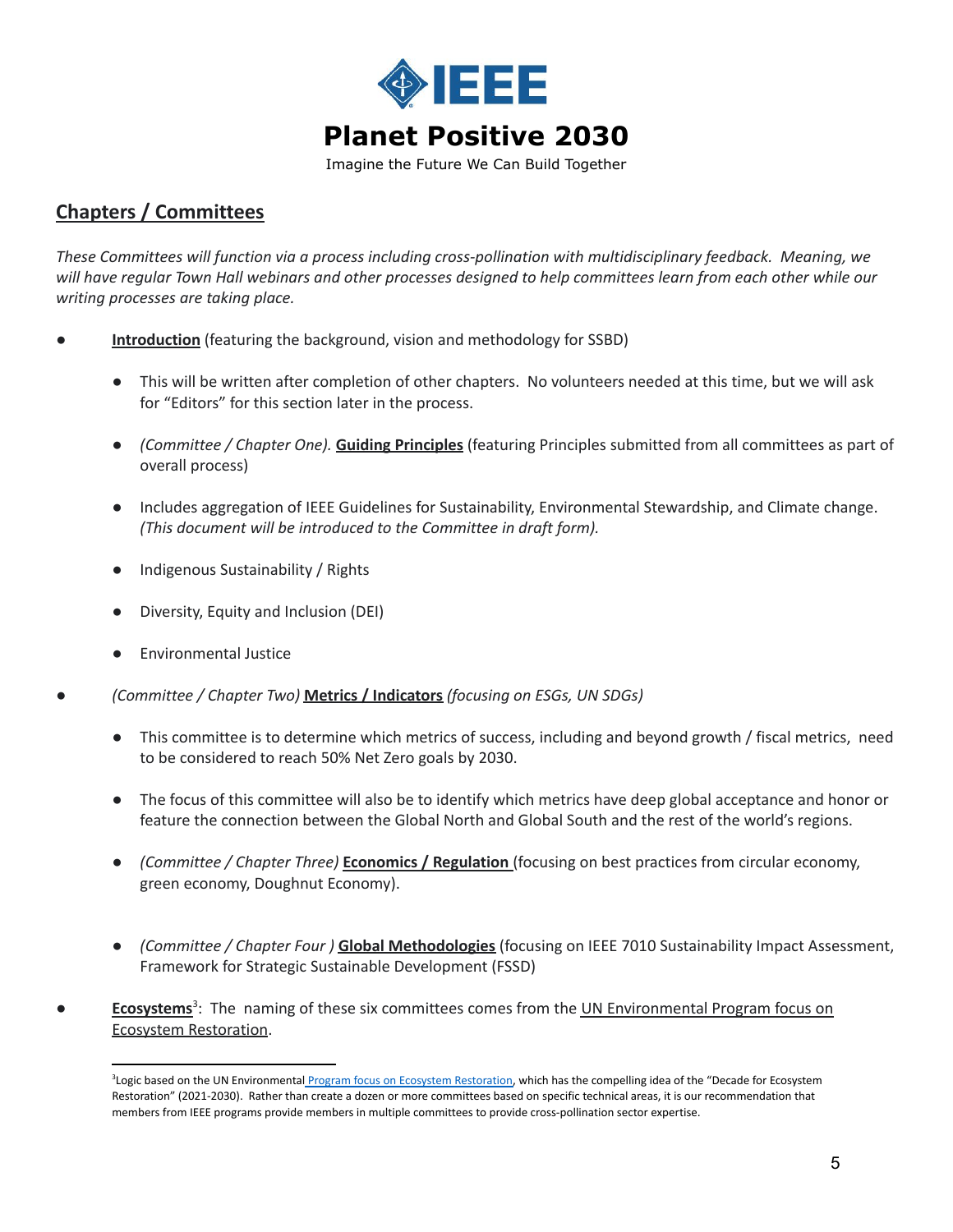

Imagine the Future We Can Build Together

While we could separate chapters into specific sustainable tech areas (eg, Solar, Wind Power), our logic is to invite experts from any / all of those technical areas to join more than one Committee as their technologies are likely used in more than one ecosystem.

This will naturally allow them to teach their multidisciplinary committee colleagues new information that can then be disseminated on a potentially more broad and impactful basis than if certain technologies were considered in isolation.

- **●** *(Committee / Chapter Five)* **Forests and Trees**
- **●** *(Committee / Chapter Six)* **Rivers and Lakes**
- **●** *(Committee / Chapter Seven)* **Towns and Cities**
- **●** *(Committee / Chapter Eight)* **Oceans and Coasts**
- **●** *(Committee / Chapter Nine)* **Farmlands and Grasslands**
- **●** *(Committee / Chapter Ten)* **Mountains and Peatlands**
- *● (Committee/ Chapter Eleven)* **Sustainability Commons**
- **Conclusion**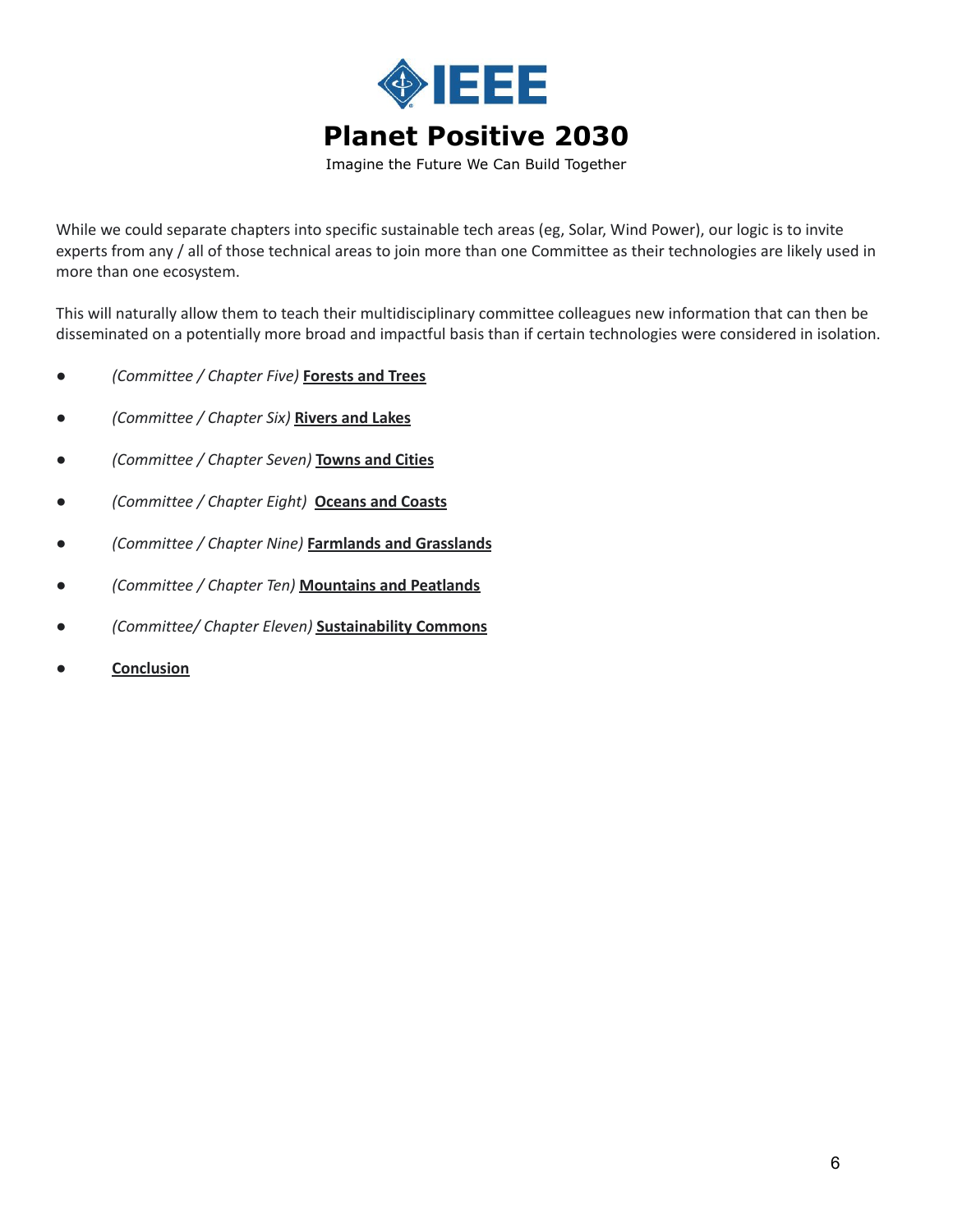

Imagine the Future We Can Build Together

### <span id="page-6-0"></span>**Chapter Guidelines**

#### Each of our 11 committees will formulate their chapters for Strong Sustainability by Design in the following way:

#### ● *Before writing, Committees will follow Mila Aliana's Weaving / Community building process*:

- o All committee members bring one object to the call that they feel connects them to the planet. This could be a photo of a camping trip with their kids, or a technology oriented project they helped lead and implement. The logic is to help members ground themselves so they can connect to their heart. Have them shut their eyes and envision someone they love (children, nature/ place), then really imagine as if you were in 2030 with your children/ pet or at the place you are envisioning . Explore real details of what it feels like, sense like, look like, taste like, smells like...**be specific**.
- o All committee members after explaining their objects will be asked to provide their own personal vision of what the planet should look like in its most positive manifestation in 2030 (based on the subject matter of their committee / chapter). The overall point here is to help all members get to know each other from a human perspective in their relation to the planet without immediately jumping to titles.
- o **Discuss and compare what people imagined**. Find common patterns. What surprised them?
- o Once everyone has finished, the Chairs will then move to ask members what "Issues" they may have (this request will be sent to members before the first meeting, along with the two items listed above).
- o Like above, **discuss and compare what people imagined**. Find common patterns. What surprised them?

#### **Writing the Actual Content of Each Committee Chapter**:

- Introduction (general background)
- "Our Climate Positive Future" a future forward resolution / narrative based description of how the world could look in 2030 if Planet Positive 2030 goals (50% Net Zero emissions and significant regeneration and resilience of earth's ecosystems) are achieved. *We must have a positive vision of the future to design in the present.*
	- *o Example (truncated) narrative for the Metrics Chapter:*

*In 2030 governments, businesses, and individuals use various adaptations of the United Nations Sustainable Development Goals as metrics of success for their organizations and lives. In the early 2020s it became deeply apparent that GDP and exponential growth were not accurate tools to measure the holistic health of a nation or individual. We are more than creatures of fiscal accountability and productivity. More importantly, the GDP wasn't built to measure the environment, or caregiving. When "developed" nations (a term not used any more because it frames all countries based on antiquated economic mores and also positioned those who had caused most of the world's pollution in areas of*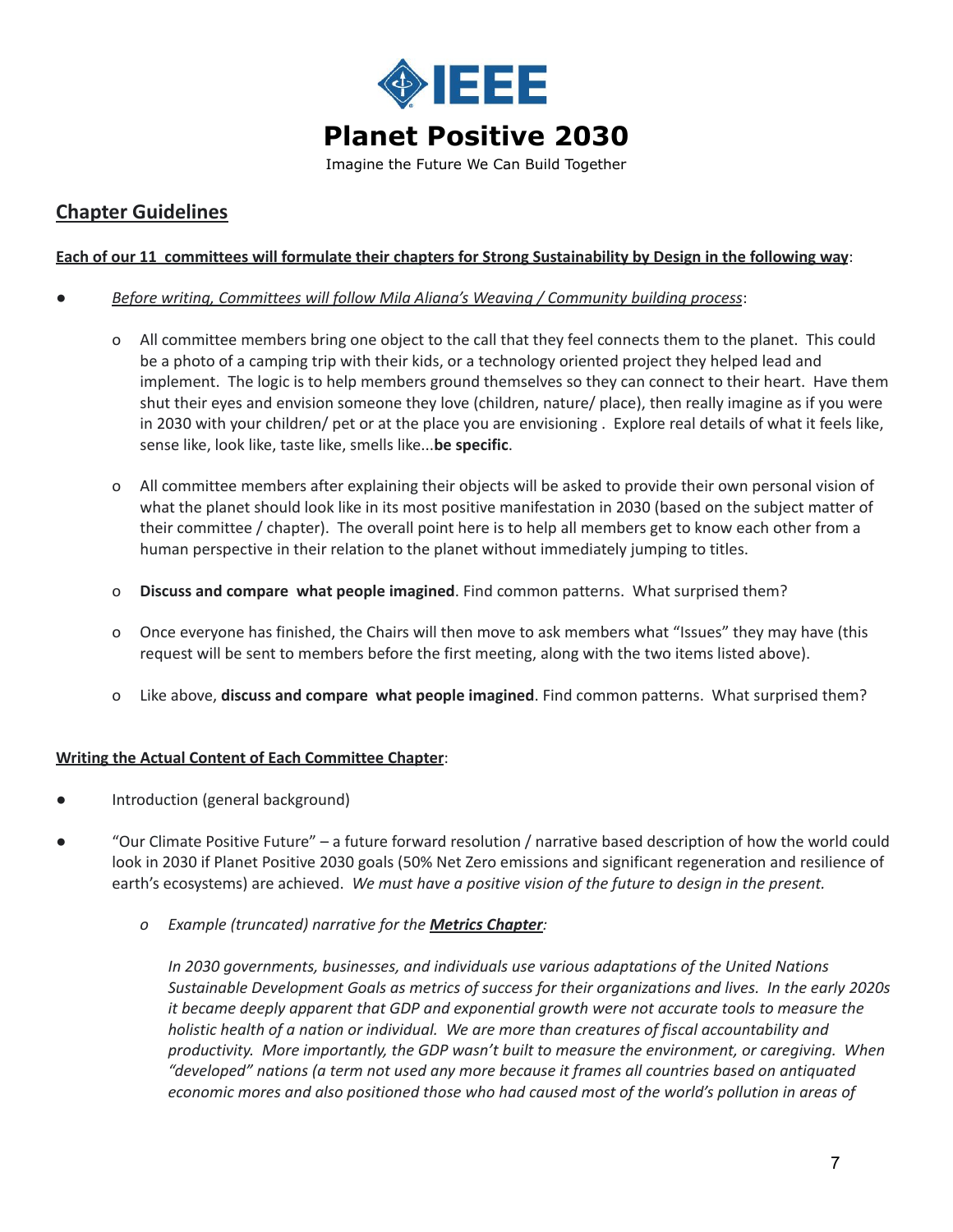

Imagine the Future We Can Build Together

leadership) were not only given ESG and other Indicators, but asked to use them in equal measures as *money, the world changed. Companies still made profits, but only after prioritizing the health of people and the planet.*

● **10-15 Key "Issues"** – Thematic building blocks outlining key challenges and considerations on how each Committee will address the Planet Positive 2030 challenges ("Impossible Goals" - see below) based on the subject matter of their chapter. Each "Issue" will then feature "Background" information, a "Recommendation" (or more than one as needed), any "Case Studies" (where available), and "Further Resources" (providing links to documents, organizations, etc).

### Our two "Impossible" Goals:

- 1. Transform society and infrastructure to achieve Planet Positive 2030. ("Planet Positive 2030" Reduce greenhouse gas emissions to net 50% of 2005 emissions by 2030 and significantly increase regeneration and resilience of earth's ecosystems.
- 2. Identify the technological solutions we need to design, innovate and deploy to reach Planet Positive 2030
- o Example Issue for the **Economics Chapter**:

#### **Issue:**

Immediate global funding is required to educate policymakers, manufacturers and technologists about how to significantly Increase the Regeneration and Resilience of Earth's Ecosystems.

#### **Background:**

Desertification is becoming increasingly common in multiple global regions where vegetation and water used to flourish. Immediate educational tools must be developed showing the systems oriented solutions that will come from land restoration, including: green jobs, sustainable food, less climate related immigration, and long-term water safety. Economic benefits or incentives must be provided for immediate, short and long term benefits for countries and companies instituting these changes.

#### **Recommendations**:

- Create templated policy briefs translated into multiple languages providing simple, non-technical language about how desertificatcrashing
- Desertification can be slowed or even reversed. Demonstrate the multiple benefits available to countries or regions making land regeneration a key priority. Work with policy makers to support any existing tax benefits or other incentives for immediate transition to regenerative practices, along with longer term loans, debt reduction or other incentives designed to adapt as quickly as possible for ongoing, sustainable and regenerative farming practices.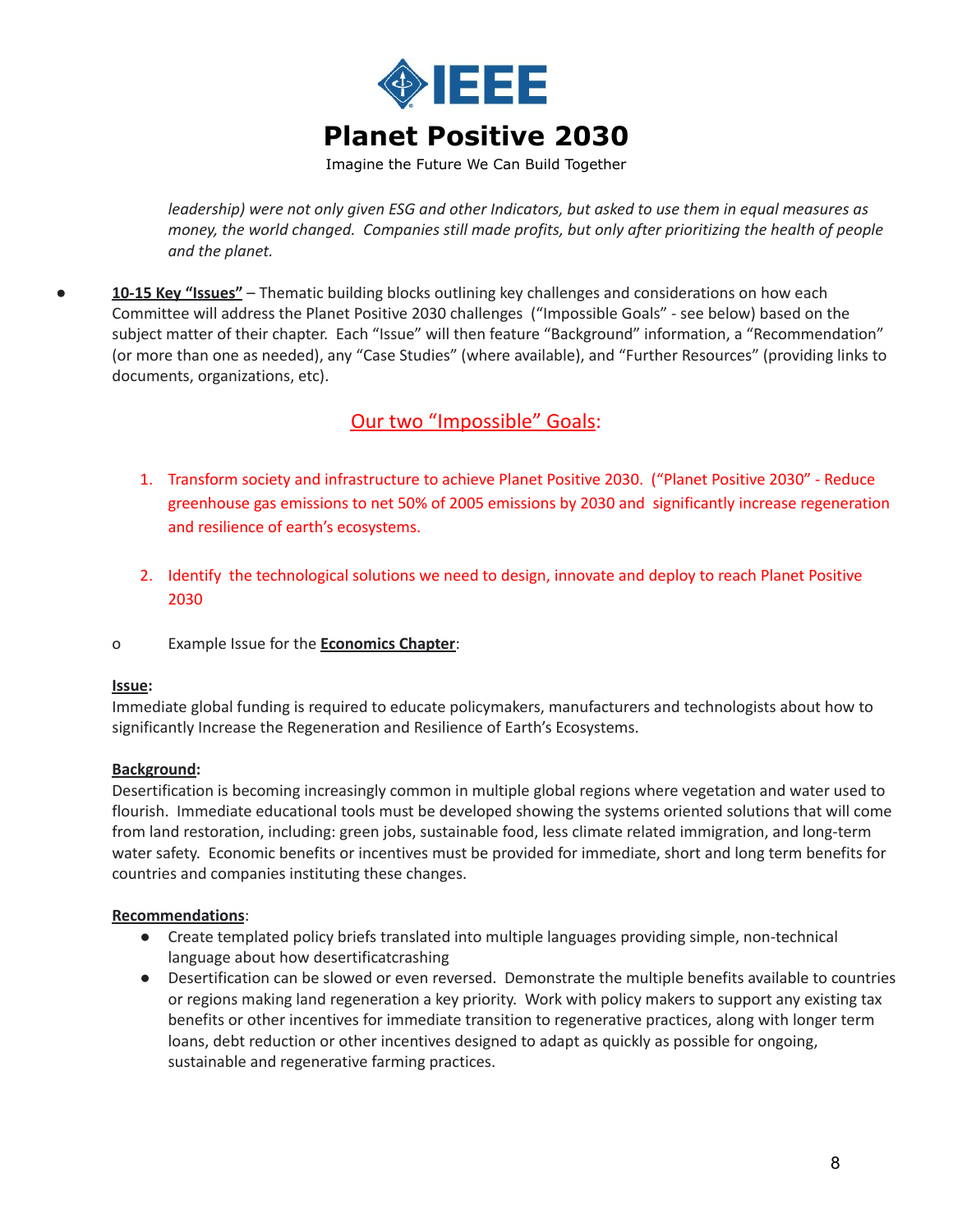

Imagine the Future We Can Build Together

- Work with sustainable businesses involved in agriculture, supply chain, or other areas that can support the transition to widespread regenerative farming.
- **(FINAL RECOMMENDATION** As a reminder, where applicable, remember our second overall Planet Positive 2030 Goal is to "Identify the technological solutions we need to design, innovate and deploy to reach Planet Positive 2030." The logic of having this technological recommendation come last is that it directly addresses the Issue based on a need the entire committee has identified, versus leading with a technological solution that may not holistically address an identified problem.

#### **Case Studies**

Multiple examples of land regeneration can be found in the documentary film, *Kiss the [Ground](https://kissthegroundmovie.com/)*.

#### **Further Resources**

World Resources Institute: Roots of [Prosperity:](https://www.wri.org/research/roots-prosperity-economics-and-finance-restoring-land) The Economics and Finance of Restoring Land:

*This report provides a comprehensive analysis of the benefits and costs of restoring forests and landscapes in countries around the world, demonstrating how smart policies and innovative financing can help governments meet their restoration targets. The authors find that finance, both public and private, for restoration is inadequate for seven reasons, and offers solutions to these financial barriers.*

*The publication also outlines the main steps involved in carrying out economic analyses, bringing to light the full value of ecosystem services and social benefits as well as the costs of degradation. These insights can help governments to develop policy instruments and financing mechanisms that promote restoration on the ground. They can also help stakeholders incorporate environmental and social benefits into financing decisions.*

#### Resilience through [Regeneration:](https://www.ncbi.nlm.nih.gov/pmc/articles/PMC6370328/) The economics of repurposing vacant land with green [infrastructure](https://www.ncbi.nlm.nih.gov/pmc/articles/PMC6370328/)

*Many urban areas affected by flood disasters are also becoming increasingly ecologically and socially fragmented due to the accumulation of vacant properties. While redevelopment is often viewed as the primary objective in regenerating vacant properties, they can also potentially provide ecological and hydrological land uses. Rather than chasing development- based incentives for regenerating vacant lots in high flood-risk communities, a balance should be sought between new developmental land uses and green infrastructure to help counteract stormwater runoff and flood effects, or "Resilience through Regeneration." This paper uses landscape performance measures to evaluate the economic and hydrologic performance of green infrastructure regeneration projects for three marginalized neighborhoods in Houston, Texas, USA. Each project site is characterized by excessive vacant lots and flood issues. Results suggest*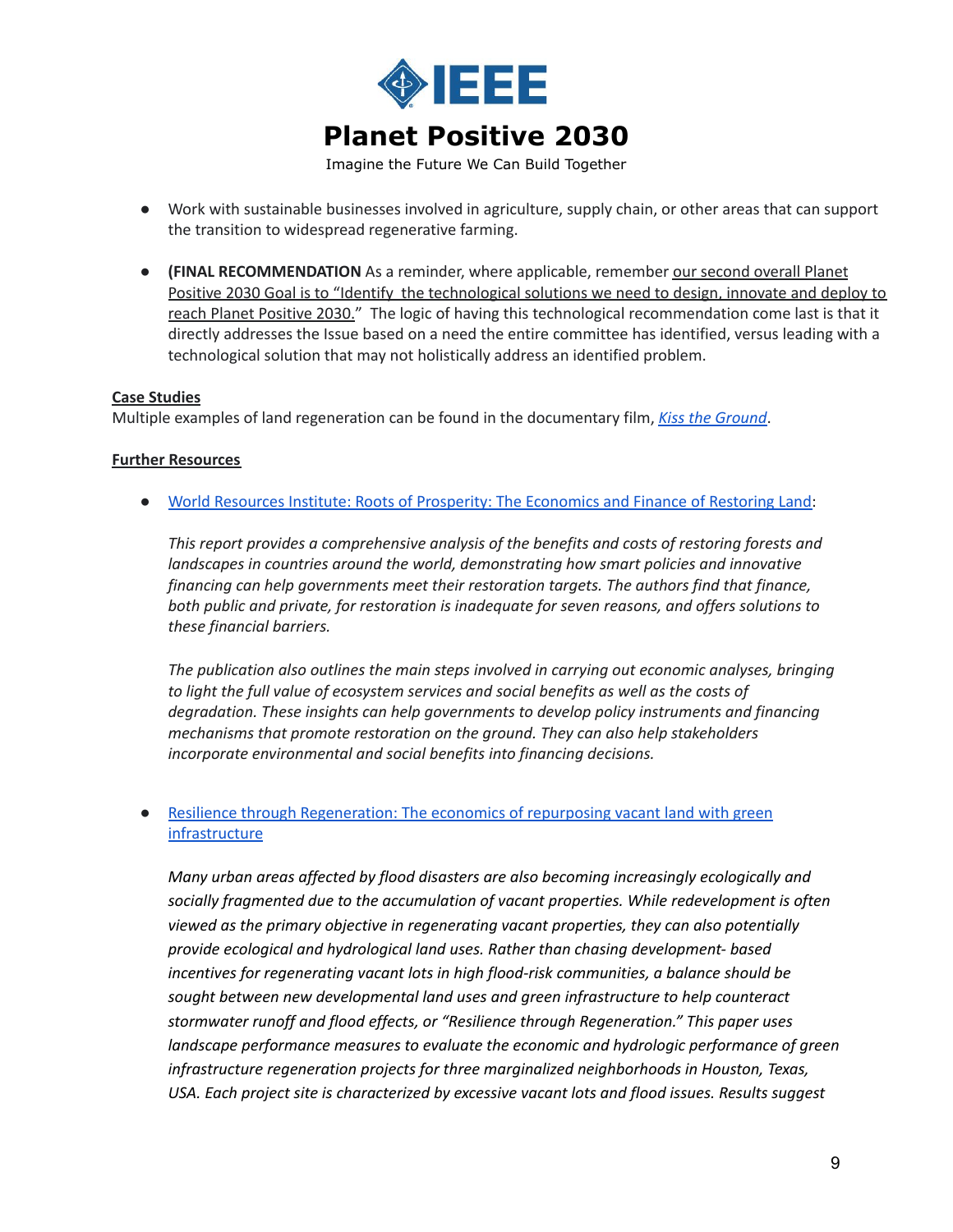

Imagine the Future We Can Build Together

*that, when using green infrastructure to regenerate vacant properties, 1) flood risk continually decreases, 2) upfront economic costs increase in the short term (when compared to conventional development), and 3) the long-term economic return on investment is much higher.*

The Economics of [Regeneration:](https://static1.squarespace.com/static/5e39ee64bb24a74bf6bccfa8/t/5ecd721c29359c000461d86a/1590522408765/EconomicsofRegeneration.pdf) A Landscape Assessment of Opportunities to Support A Viable [Regenerative](https://static1.squarespace.com/static/5e39ee64bb24a74bf6bccfa8/t/5ecd721c29359c000461d86a/1590522408765/EconomicsofRegeneration.pdf) Agricultural System

*This report offers an overview of financial levers currently available to raise the regenerative capacity of farms across a spectrum of management regimes and ecological contexts. The document identifies and interrogates the mechanisms that give regenerative agriculture potential as a viable strategy for improving farm enterprises and related investment outcomes. The assessment covers 13 categories of incentives, investments, and funding opportunities that reward producers and financial partners for conservation outcomes. Each category is discussed in terms of its potential to enable sustainable agricultural practices, including leading examples and, if present, notable critiques. The categories are also ranked according to criteria across financial potential, environmental impact, and approachability. Through the overview and comparison of these financial mechanisms, producers and interested investors can quickly grasp the range of opportunities available and identify those that best suit the regenerative operation they aspire to create.*

#### **A note on Issues and Recommendations**

Think of your "Issues" as the key topics you'd likely talk about at a conference focused on your chapter's subject area. So if you were at an Oceans conference, there may be 5-6 hot topics that are the focus of keynotes or panels. Now just stretch a bit, and think of how those Issues could address the Planet Positive 2030 Goals.

When thinking about recommendations, keep the following list in mind for your committee members to help spark ideas for Issues or solutions they may not have immediately thought of:

Recommendations topics:

- How to reach Societal and Ecological Systems-Driven, Equitable Sustainability
- Policy considerations
- Rural Considerations
- Geological / Weather Considerations
- Further application challenges
- Social Impact Considerations (not already addressed)
- Further technology challenges
- **Further application challenges**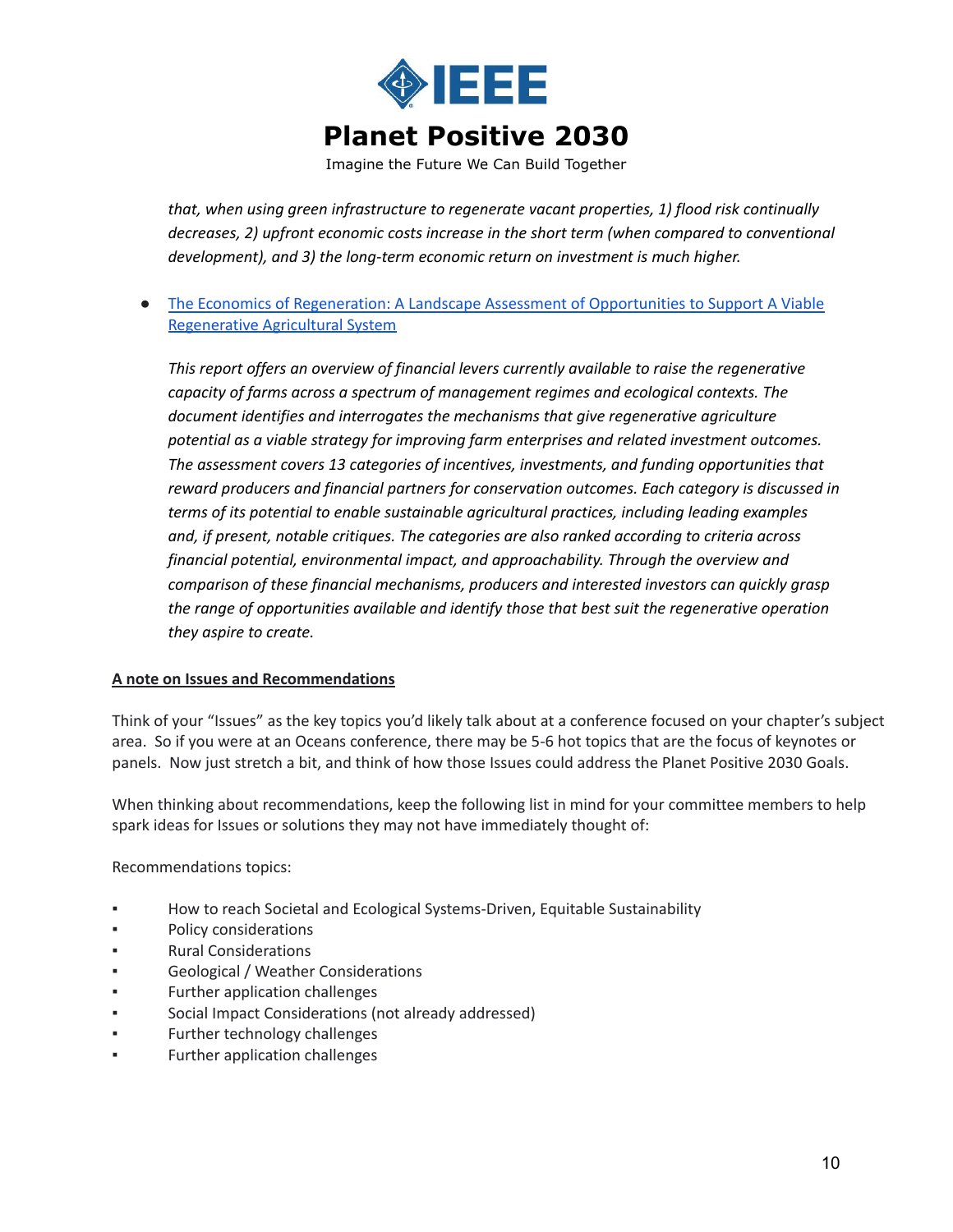

Imagine the Future We Can Build Together

### <span id="page-10-0"></span>**Accountable Sustainability by Design (ASbD): Impact Accountability Assessment Tool**

Creating technology that puts the needs of the planet and people first is a design issue. Engineers have clear scopes for projects that include boundary constraints. These often focus on avoidance of risk while ensuring excellence of technical design. For the companies that create the technologies built by engineers, Key Performance Indicators (KPIs) to date have focused on exponential shareholder growth. For governments, this same logic is supported by Gross Domestic Product that only measures fiscal and economic output.

Where technology is created in this status quo, the planetary outcomes take a back seat to exponential growth.

We won't reach 2030 goals of 50% Net Zero using limited metrics of success adopted in the past.

We must commit to UN SDG or other ESG metrics that put the Planet first today to achieve *Planet Positive* goals. Our **Impact Accountability Assessment Tool** will complement our Strong Sustainability by Design RoadMap. The document will be based on existing / respected Environmental Impact Assessment and other templates already in use.

IEEE has launched the IEEE 7010-2020 Standard that features a Wellbeing Impact Assessment (see below). This pioneering benchmark will include tools like the ones created by the New Climate Institute (see below), and the 6-D vision developed by The Digital Economist. Our goal is to provide a pragmatic Assessment tool that educates as well as provides accountability. Based on the insights from our multi discipline process, we want to support and encourage business, government, and individuals to boldly be Planet Positive now to get to the 2030 goals we must achieve.

| Table 1.A: Overview of best practice corporate climate responsibility and rating methodology |                                                                                                                                                                                                                                                          |  |
|----------------------------------------------------------------------------------------------|----------------------------------------------------------------------------------------------------------------------------------------------------------------------------------------------------------------------------------------------------------|--|
| <b>TRACKING AND</b><br>n<br><b>DISCLOSING EMISSIONS</b>                                      | <b>COMPANIES EXHIBITING BEST PRACTICE</b>                                                                                                                                                                                                                |  |
| <b>COMPREHENSIVENESS</b><br>OF DISCLOSURE                                                    | Disclose full details on their GHG emissions on an annual basis, with a breakdown of the<br>data to specific emission sources (including scope 1, 2, 3 and non-GHG climate forcers)<br>and the presentation of historical data for each emission source. |  |
| <b>SETTING SPECIFIC AND</b><br>$\overline{12}$<br><b>SUBSTANTIATED TARGETS</b>               | <b>COMPANIES EXHIBITING BEST PRACTICE</b>                                                                                                                                                                                                                |  |
| <b>COVERAGE OF</b><br><b>EMISSION SOURCES</b>                                                | Explicitly state that their targets cover all scope 1, 2 and 3 emissions as well as any<br>relevant non-GHG climate forcers.                                                                                                                             |  |
| <b>EMISSION REDUCTIONS</b><br>IN THE PLEDGE                                                  | Set a specific emission reduction target that is independent from any offsetting, and<br>aligned with 1.5°C compatible trajectories or benchmarks for the sector, as their main<br>headline pledge.                                                      |  |
| <b>INTERIM TARGETS</b>                                                                       | Set interim targets that are aligned with the long-term vision in terms of depth and scope.<br>with the first target on a timescale that requires immediate action and accountability<br>(maximum 5 years).                                              |  |
|                                                                                              |                                                                                                                                                                                                                                                          |  |
| <b>REDUCING EMISSIONS</b><br>r 3 I                                                           | <b>COMPANIES EXHIBITING BEST PRACTICE</b>                                                                                                                                                                                                                |  |
| <b>EMISSION REDUCTION MEASURES</b>                                                           | Implement encompassing and deep decarbonisation measures, and disclose details of<br>those measures to support replication and the identification of new solutions.                                                                                      |  |
| <b>RENEWABLE ELECTRICITY</b><br><b>GENERATION AND PROCUREMENT</b>                            | Procure the highest quality renewable energy available, and disclose the full details<br>of that procurement.                                                                                                                                            |  |
| <b>CLIMATE CONTRIBUTIONS</b><br>4<br><b>AND OFFSETTING</b>                                   | <b>COMPANIES EXHIBITING BEST PRACTICE</b>                                                                                                                                                                                                                |  |
| <b>CLIMATE CONTRIBUTIONS</b>                                                                 | Provide an ambitious volume of financial support to climate change mitigation activities<br>beyond the value chain, without claiming neutralisation of the company's own emissions                                                                       |  |
| OFFSETTING CLAIMS TODAY                                                                      | Avoid misleading claims, and procure only high-quality credits that lead to an additional<br>climate impact that is permanent and accurately quantified.                                                                                                 |  |

ne procuces iden<br>Hiel Cormoni int



Figure 1-Flowchart of the iterative and adaptive nature of the WIA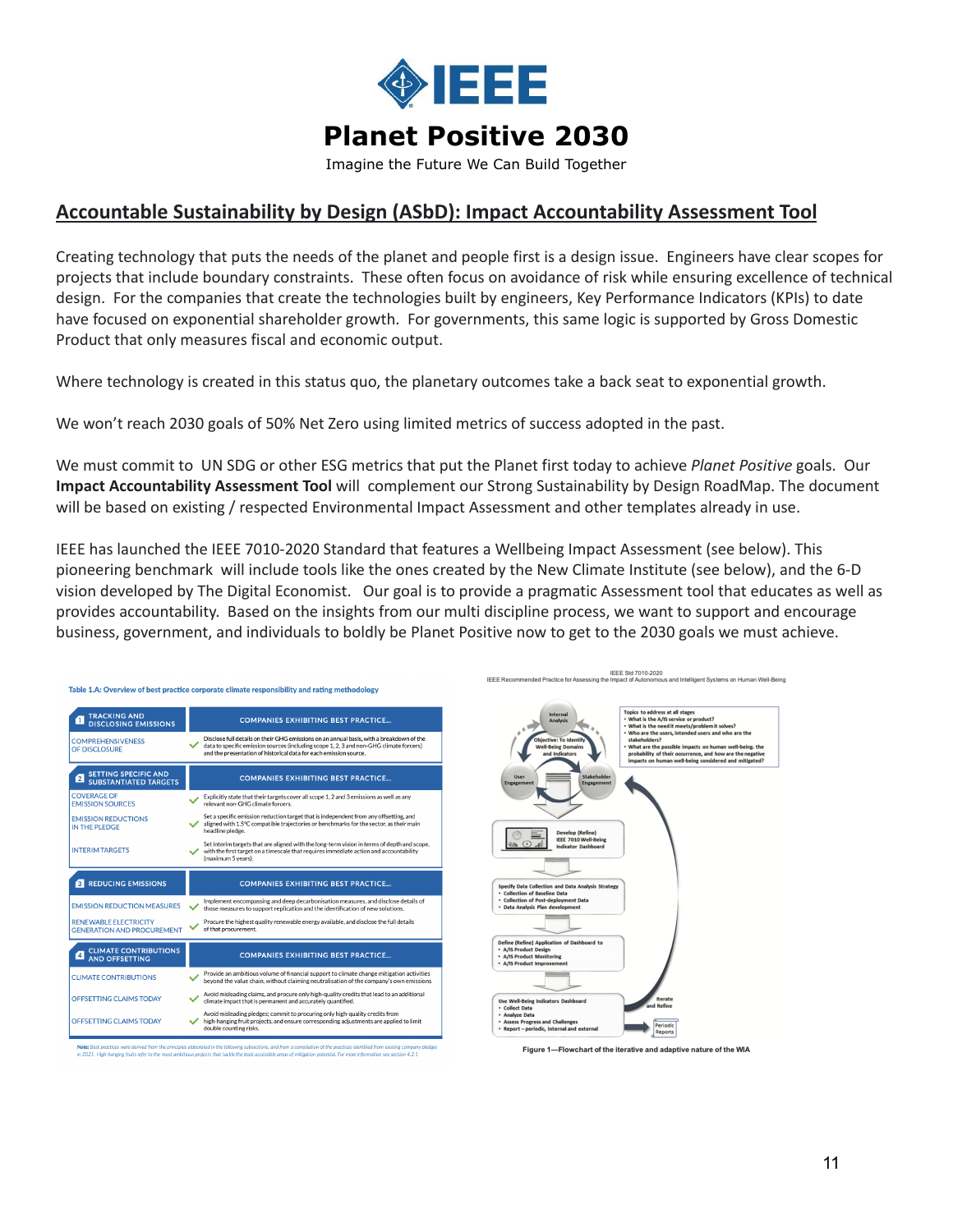

Imagine the Future We Can Build Together

## <span id="page-11-0"></span>**Writing Process for** *Accountable Sustainability by Design*

The process for ASbD is being finalized, but will involve the identification of a base template Impact Assessment where recommendations from Chapters of Strong Sustainability by Design can be utilized in pragmatic, implementable formats.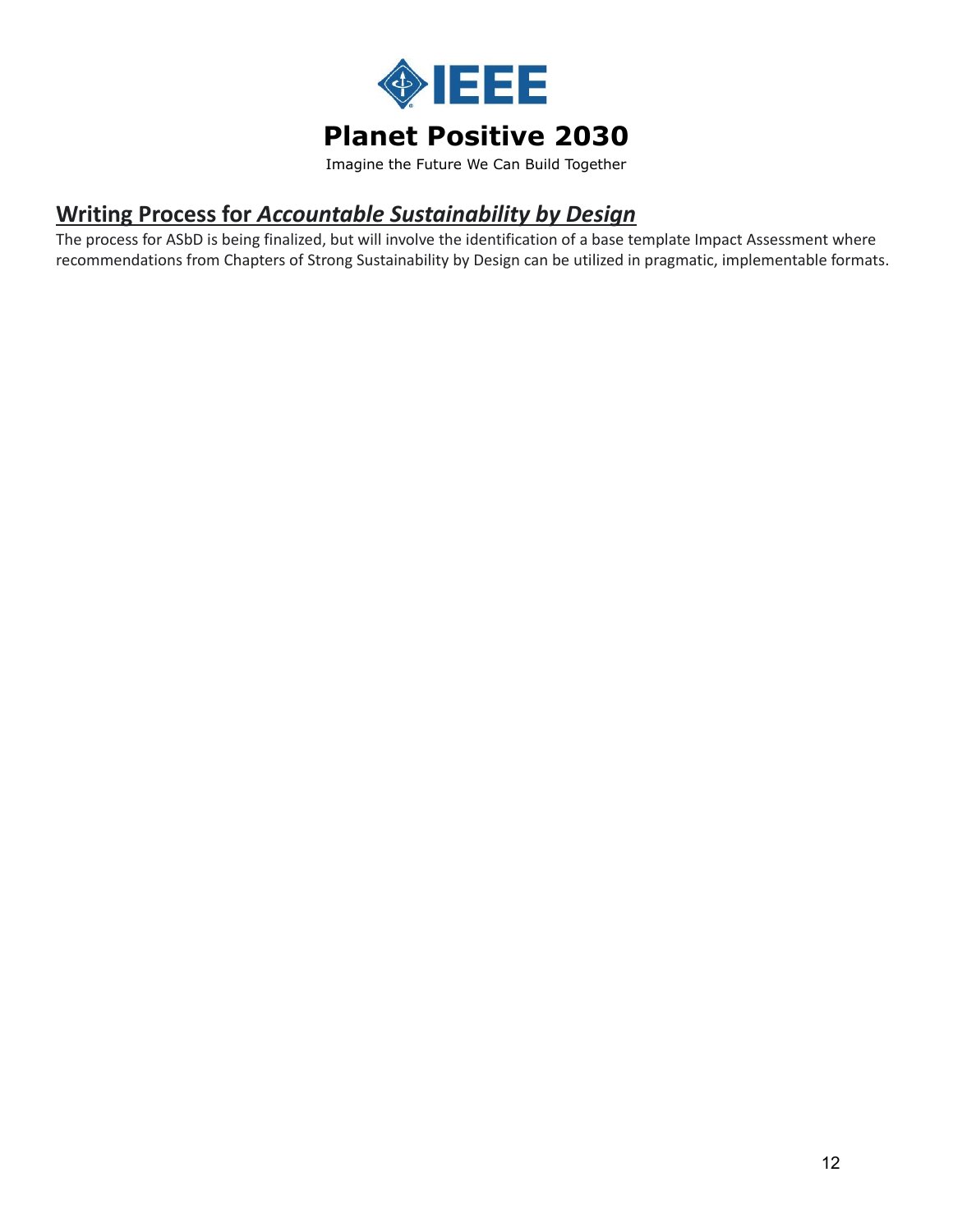

Imagine the Future We Can Build Together

### <span id="page-12-0"></span>**The Process**

- We will host two live (Covid-dependent) workshops featuring livestream access for each committee to create and iterate their chapters. Community members can also record videos of themselves to share about this process.
- We will host Town Hall webinars to introduce the leadership team driving *Strong Sustainability by Design*, including Committee Chairs, IEEE technology experts, and guests providing updates on key themes of our work.
- We will provide a working draft of SSbD by mid-July of 2022 after our first event at Stanford University and an updated draft after our second event at The Hague in conjunction with Delft University. We will take the draft from The Hague event and offer it as a Request for Input (RFI) to the general public. (We will also have a draft of Accountable Sustainability by Design as well). Committees will then work to incorporate that feedback into a final draft to bring to the World Climate Tech Summit (for both documents) happening in Miami, FL at the end of Q1, 2023.

We have designed this process so anyone can participate via three distinct opportunities:

- Committee Member. We are prioritizing our technology community experts to form a core basis of all committees so they can best share / communicate how their solutions can benefit all readers of SSbD. We are also prioritizing global, gender, and equitable diversity on committees. We will do our utmost to honor a first come, first served basis via this process and cap committees at thirty members for each chapter due to time and resource constraints.
- **Contributor.** Each committee will be seeking contributions via written or video format by any public contributors. These contributions will be considered by committees writing chapters.
- Editor. Anyone wishing to read and provide workable critique to either / both drafts of SSbD.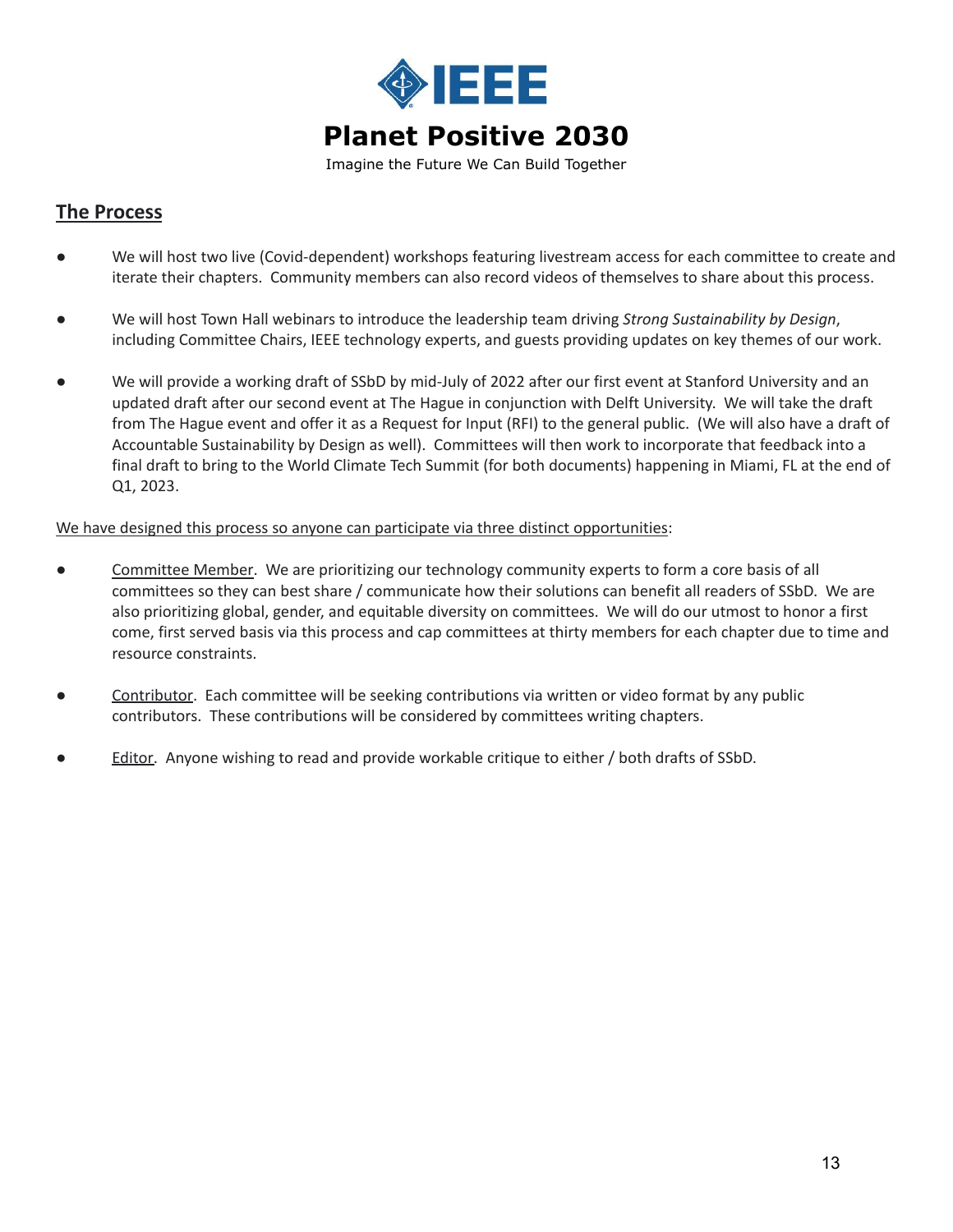

Imagine the Future We Can Build Together

### <span id="page-13-0"></span>**Background**

The Planet Positive 2030 Campaign is based on the experience creating *Ethically Aligned Design* (EAD), a standard setting Roadpap prioritizing human rights and values at the outset of design where we learned through our multidisciplinary global writing process that technology once created is never just "technical."

Based on where it's released, and the people whom it affects, all technology is socio-technical. Our Planet Positive community will also be multidisciplinary and global, adopting the logic of [Engineers](https://engineerscanada.ca/) Canada and their [National](https://climatewest.ca/wp-content/uploads/2020/10/2018-National_Guideline_-_Principles_of_Climate_Adaptation_and_Mitigation_for_Engineers.pdf) guidelines: principle of climate [Adaptation](https://climatewest.ca/wp-content/uploads/2020/10/2018-National_Guideline_-_Principles_of_Climate_Adaptation_and_Mitigation_for_Engineers.pdf) and Mitigation for Engineers:

> Engineers should work with others, including those that are not engineers, to ensure that they have a full understanding of the implications of changing climate and weather on the engineered systems for which they are professionally responsible. To address climate change, the definition of multi-disciplinary teams should be expanded to include a much broader spectrum of players. The impacts of climate change can be far reaching and outside of the scope of an engineer's normal practice<sup>4</sup>.

As engineers, we've based our *Planet Positive* vision on science. However, the logic of Net Zero emissions by 2050 demands urgent, comprehensive and global action now. The Intergovernmental Panel on Climate Change (IPCC<sup>5</sup>) provided the scientific basis for understanding what actions we need to take to avoid a climate crisis. Unfortunately, as of 2021, making 2050 goals isn't enough:

> Along with companies, cities and financial institutions, more than 130 [countries](https://eciu.net/netzerotracker) have now set or are considering a target of reducing emissions to net zero by mid-century. While net zero is a critical longer-term goal, steep emissions cuts – especially by the largest greenhouse-gas emitters – are imperative in the next 5 to 10 years in order to keep global warming to no more than 1.5 °C and safeguard a livable climate.<sup>6</sup>

This need to make 2030 a key milepost for Planet Positive design is echoed in The 2022 Corporate Climate [Responsibility](https://newclimate.org/2022/02/07/corporate-climate-responsibility-monitor-2022/) [Monitor](https://newclimate.org/2022/02/07/corporate-climate-responsibility-monitor-2022/) from The New Climate [Institute](https://newclimate.org/) for company (and governmental) action:

With the objectives of the Paris Agreement, greenhouse gas emissions need to be reduced at speed, in all countries and in all sectors. The 1.5°C limit requires a reduction in global CO2 emissions of approximately 45% from 2010 levels by 2030, to reach a state of net-zero global CO2 emissions by around 2050, net-zero of emissions of all greenhouse gases by around 2060 to 2070, and net-negative emissions thereafter (IPCC, 2018b). Company actions that were considered viable in the era of the Kyoto Protocol only 10 years ago are no longer sufficient.

<sup>&</sup>lt;sup>4</sup>[Engineers](https://engineerscanada.ca/) Canada: National guidelines: principle of climate [Adaptation](https://climatewest.ca/wp-content/uploads/2020/10/2018-National_Guideline_-_Principles_of_Climate_Adaptation_and_Mitigation_for_Engineers.pdf) and Mitigation for Engineers. "Work with multi-disciplinary and multi-stakeholder teams, p. 17-18.

<sup>&</sup>lt;sup>6</sup>United Nations, Climate Action: For a livable climate: Net-zero [commitments](https://www.un.org/en/climatechange/net-zero-coalition) must be backed by credible action. This is a key finding from the NDC [Synthesis](https://unfccc.int/process-and-meetings/the-paris-agreement/nationally-determined-contributions-ndcs/nationally-determined-contributions-ndcs/ndc-synthesis-report#eq-5) Report, September, 2021. <sup>5</sup>[According](https://www.ipcc.ch/site/assets/uploads/2021/07/AR6_FS_What_is_IPCC.pdf) to their website, "The IPCC is the international body for assessing the science related to climate change. The IPCC was set up in 1988 by the World Meteorological Organization (WMO) and United Nations Environment Programme (UNEP) to provide policymakers with regular assessments of the scientific basis of climate change, its impacts and future risks, and options for adaptation and mitigation."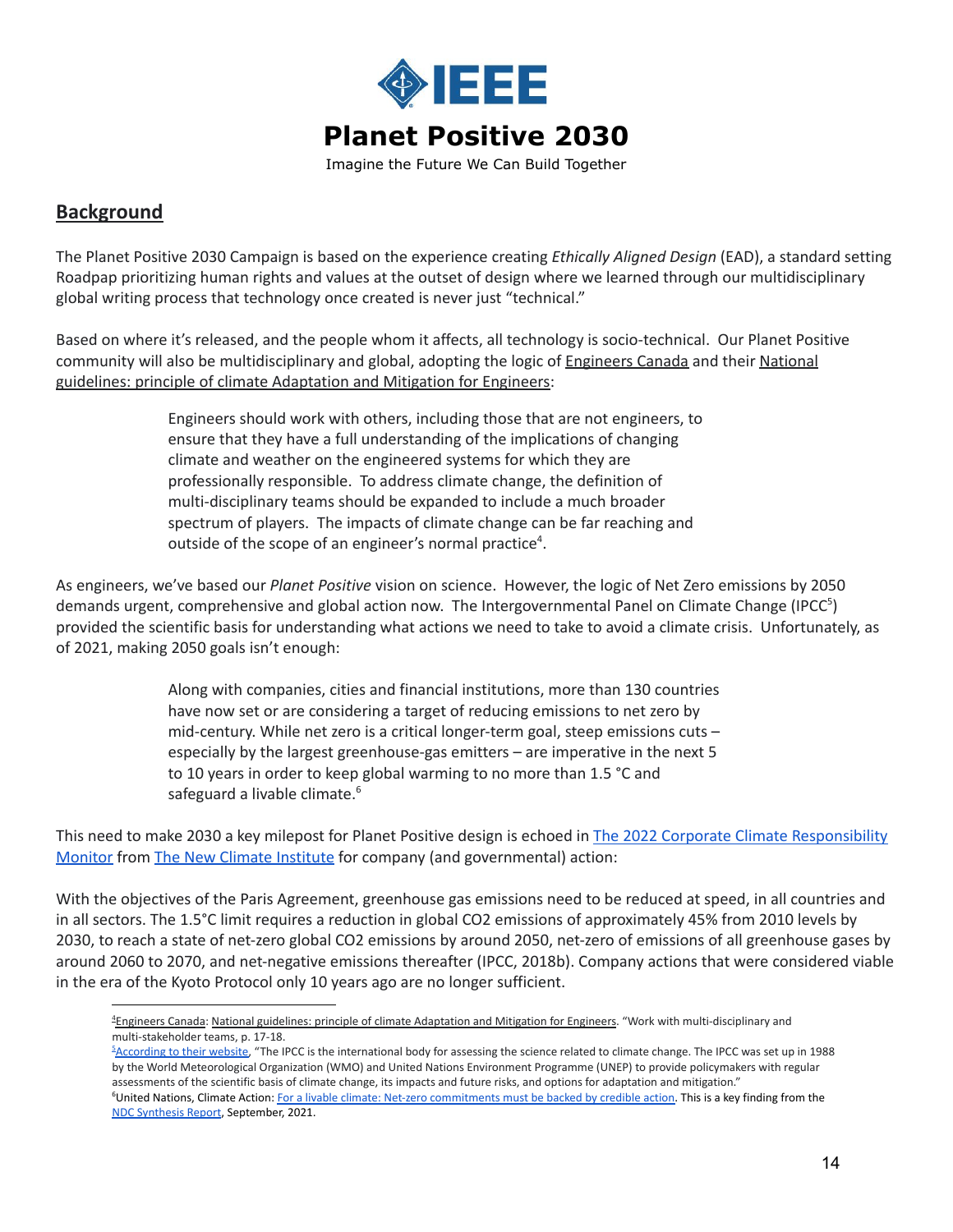

Imagine the Future We Can Build Together

We agree with our colleagues from The [Engineering](https://ecl-usa.org/about/) Change Lab USA on the urgent need for equitable and resilient approaches created with our Planet Positive Vision:

> Climate change is real – the impacts are serious, and they are accelerating. There is an urgent imperative for the Engineering Community to take informed and intentional actions now to both reduce greenhouse gas emissions and adapt to the impacts of a changing climate. It is our duty and purpose to contribute our skills and knowledge of human-centered technologies and of the natural world to lead humanity out of the climate crisis with a focus on sustainable, resilient, equitable, and innovative approaches<sup>7</sup>.

Thus, we are creating our RoadMap process to identify existing solutions and technologies for a **Planet Positive** future in 2030 that will go beyond Carbon Neutral by saving MORE [greenhouse](https://go-positive.co.uk/climate-positive) gas emissions than we are generating.<sup>89</sup> We envision a planet and societal systems that are equitable and regenerative<sup>10</sup> as well as sustainable so we can replace more than we take. Not just with carbon, but with all ecological systems. And with the people who are most marginalized and harmed by the climate crisis.

We believe Responsible Innovation in technological design must improve our planet and the species inhabiting our biosphere by systems-driven **Strong <sup>11</sup> Sustainability**. This "Strong logic" means using our trans-disciplinary <sup>12</sup> approach to discover how society can help the planet regenerate naturally in complement to any form of existing sustainability efforts that may inadvertently cause harm due to a lack of informed planning at the outset of technological design. We can't only be Net Zero or "climate neutral" regarding carbon emissions by 2050. We must take a full planet view and restore and regenerate systems as needed to be **Planet Positive**.

9According to The World Wildlife Foundation's, WWF's Climate Positive [Ambition](https://www.wwf.se/foretag/klimat/climate-positive-ambition/) - Going Beyond Net Zero to Restore Our Climate, being "Climate Positive"would specifically limit global [temperature](https://www.wwf.se/foretag/klimat/climate-positive-ambition/) increase to 1.5°C and halving emissions by 2030 to achieve Net-Zero by 2040.

<sup>&</sup>lt;sup>7</sup>Paragraph quoted from The Role of the [Engineering](https://ecl-usa.org/about/) Community in Addressing Climate Change (January, 2022) written by The Engineering [Change](https://ecl-usa.org/about/) Lab USA.

<sup>&</sup>lt;sup>8</sup>Go Climate Positive, <u>Why Go Climate [Positive?](https://go-positive.co.uk/climate-positive)</u> The term, "Climate (or "planet") Positive" focuses on how to go beyond Net Zero or neutral efforts towards restoration.

<sup>&</sup>lt;sup>11</sup>"Strong" sustainability (Daly, 1996; Folke et al., 2016; Korhonen, 2006; Rockstrom et al., 2009) acknowledges that the economy and society always function as subsystems of the biosphere (in turn, weak sustainability allows for absolute environmental and social burdens to increase if the relative per-unit economic output burden decreases). Integrating the green economy, circular economy and [bioeconomy](https://www.sciencedirect.com/science/article/pii/S0921800921002019?via%3Dihub) in a strategic [sustainability](https://www.sciencedirect.com/science/article/pii/S0921800921002019?via%3Dihub) framework (D. D'Amoto and J.Korhonen, 2021). <sup>10</sup>A great documentary with a positive focus and lots of science based info on regenerative farming / sustainable practices is, *Kiss The [Ground.](https://kissthegroundmovie.com/)*

<sup>&</sup>lt;sup>12</sup>Brief for GSDR 2015 Weak [Sustainability](https://sustainabledevelopment.un.org/content/documents/6569122-Pelenc-Weak%20Sustainability%20versus%20Strong%20Sustainability.pdf) versus Strong Sustainability Jérôme Pelenc, and Jérôme Ballet. Excerpt: "In sum, implementing strong sustainability requires a trans-disciplinary approach for identifying and conserving critical natural capital. The knowledge provided by natural science constitutes crucial contributions for identifying ecological thresholds and planetary boundaries but they are not sufficient on their own. Natural science research needs to be combined with social sciences and their interactions need to be embedded in a broad societal debate about (i) levels of risk acceptable to all populations (especially the most vulnerable populations) and (ii) values that underlie human development.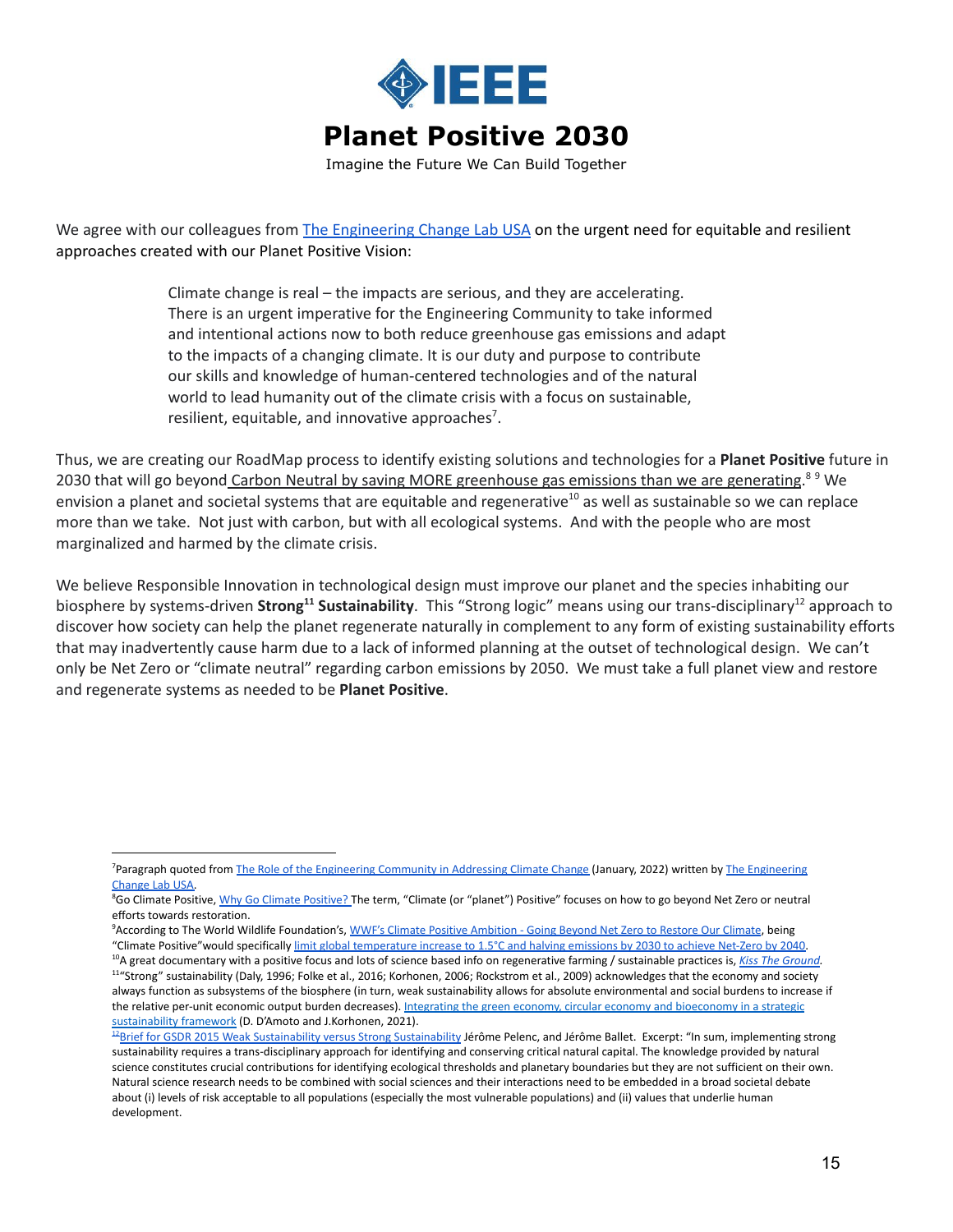

Imagine the Future We Can Build Together

## **Timeline**

<span id="page-15-0"></span>

| March / April, 2022     | Call to join community by early to mid March<br>Committees formed by end of month<br>First Town Hall / "Planet Positive Community" meeting by early April<br>First Workshop details set<br>Set committee writing schedule / editorial guidelines |
|-------------------------|--------------------------------------------------------------------------------------------------------------------------------------------------------------------------------------------------------------------------------------------------|
| July                    | First Workshop Takes Place (specifics TBD)<br>Town Hall webinar provided for all Community members who can't join in person<br>Goal of full work day is for all committees to update each chapter by second day                                  |
| September               | Same timeframe, prep-wise and details as July event (at the Hague during the<br>last two weeks of September.                                                                                                                                     |
| <b>November</b>         | Launch draft documents as Request for Inputs (RFIs) to the general public.                                                                                                                                                                       |
| <b>March, 2023</b>      | Launch Executive Summaries of both documents at the World Climate Tech<br>Summit in Miami, Florida in March, 2023.                                                                                                                               |
| Date TBD, Q2 or Q3 2023 | Launch full versions of both documents at an IEEE conference (TBD).                                                                                                                                                                              |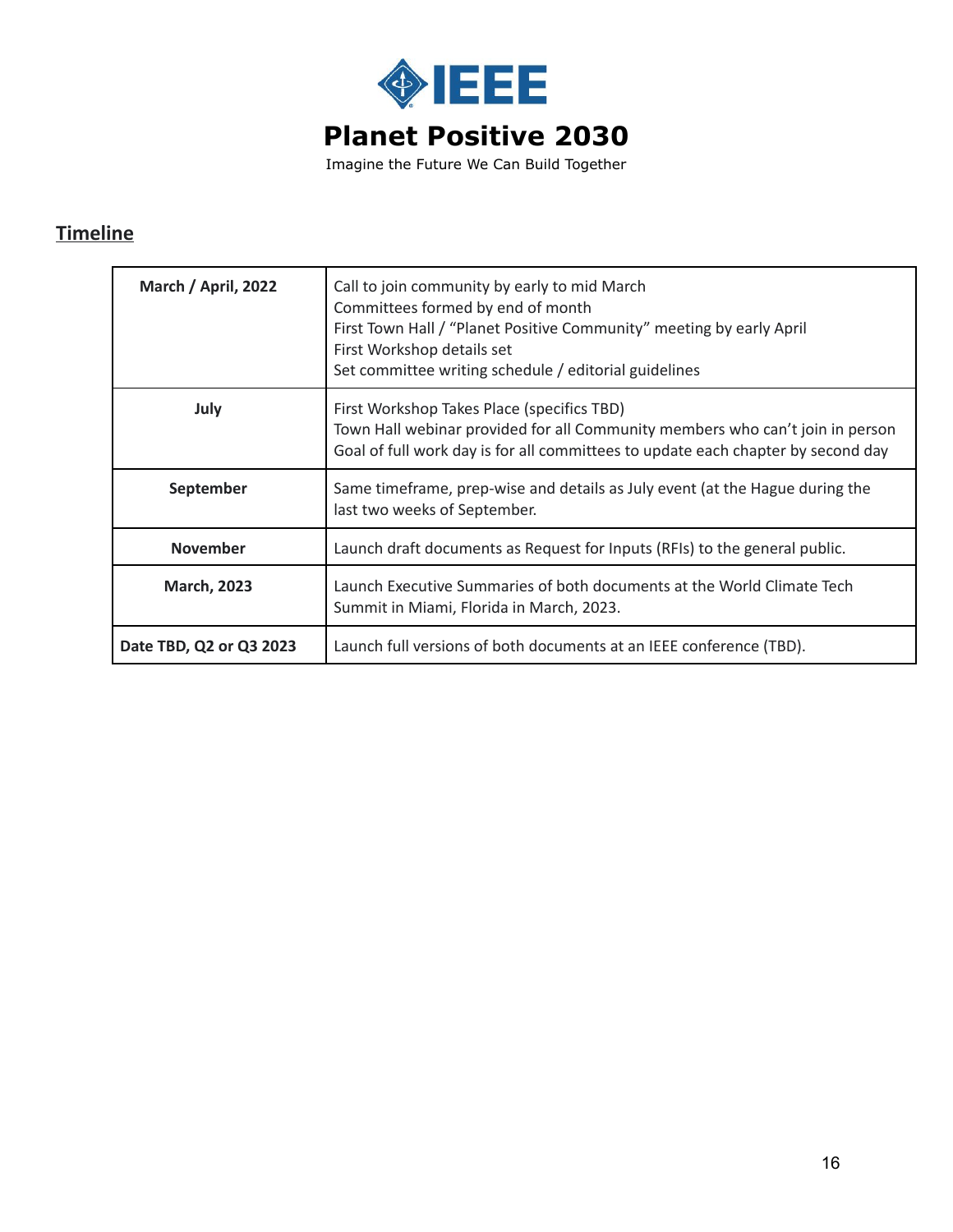

Imagine the Future We Can Build Together

### <span id="page-16-0"></span>**Frequently Asked Questions**

#### **What is Planet Positive 2030?**

Planet Positive 2030 is a campaign created by a global, open community of experts supported by IEEE, the world's largest technical professional organization Advancing Technology for Humanity.

#### **What do you mean by "Planet Positive?"**

"Climate Neutral" means not adding Greenhouse Gas emissions to the atmosphere or harming the biosphere/planet in general. We must achieve Planet Positivity and *regenerate* planetary ecosystems by 2030 so the earth stays habitable in 2050 and beyond.

#### **What Do You Mean by "Imagine the Future We Can Build Together?"**

As technologists we are used to designing with a clear plan, boundaries and constraints. So our campaign is going to bring together hundreds of multidiscipline experts to create a **Roadmap Compendium** and **an Impact Accountability Assessment Tool** providing insights and practical recommendations on how we can work towards this big goal.

#### **Who is the Audience for these Documents?**

We encourage technologists to highlight innovation and technology-based solutions to bring us closer to achieving Planet Positive goals and we are inviting a diverse set of multidisciplinary experts from around the world to "translate" technological solutions for corporate and policy readers.

#### **What are the Deliverables for this Campaign?**

The first deliverable is the **community we will be able to build**. By highlighting sustainability enabling technologies and work from IEEE, its members and other expert communities as a part of a global multidisciplinary process, we will identify the key issues together with pragmatic recommendations and technical aspects of potential solutions in a **Roadmap Compendium**. This Compendium will serve to guide the actions of the technologists and scientific communities as well as of the private and public sectors.

A further major deliverable would be the creation of an **Impact Accountability Assessment Framework Tool** that will be modeled after industry standard Environmental Impact Assessments and include the insights gained from our multi disciplinary process. The Assessment will also feature the recommendations and use of specific accountability focused metrics (UN SDGs and ESGs).

#### **What Are the The Guiding Goals for the Campaign?** *They are:*

1. Transform society and infrastructure to become Planet Positive 2030. ("Planet Positive 2030" = Reduce greenhouse gas emissions to net 50% of 2005 emissions by 2030 and significantly increase regeneration and resilience of earth's ecosystems.